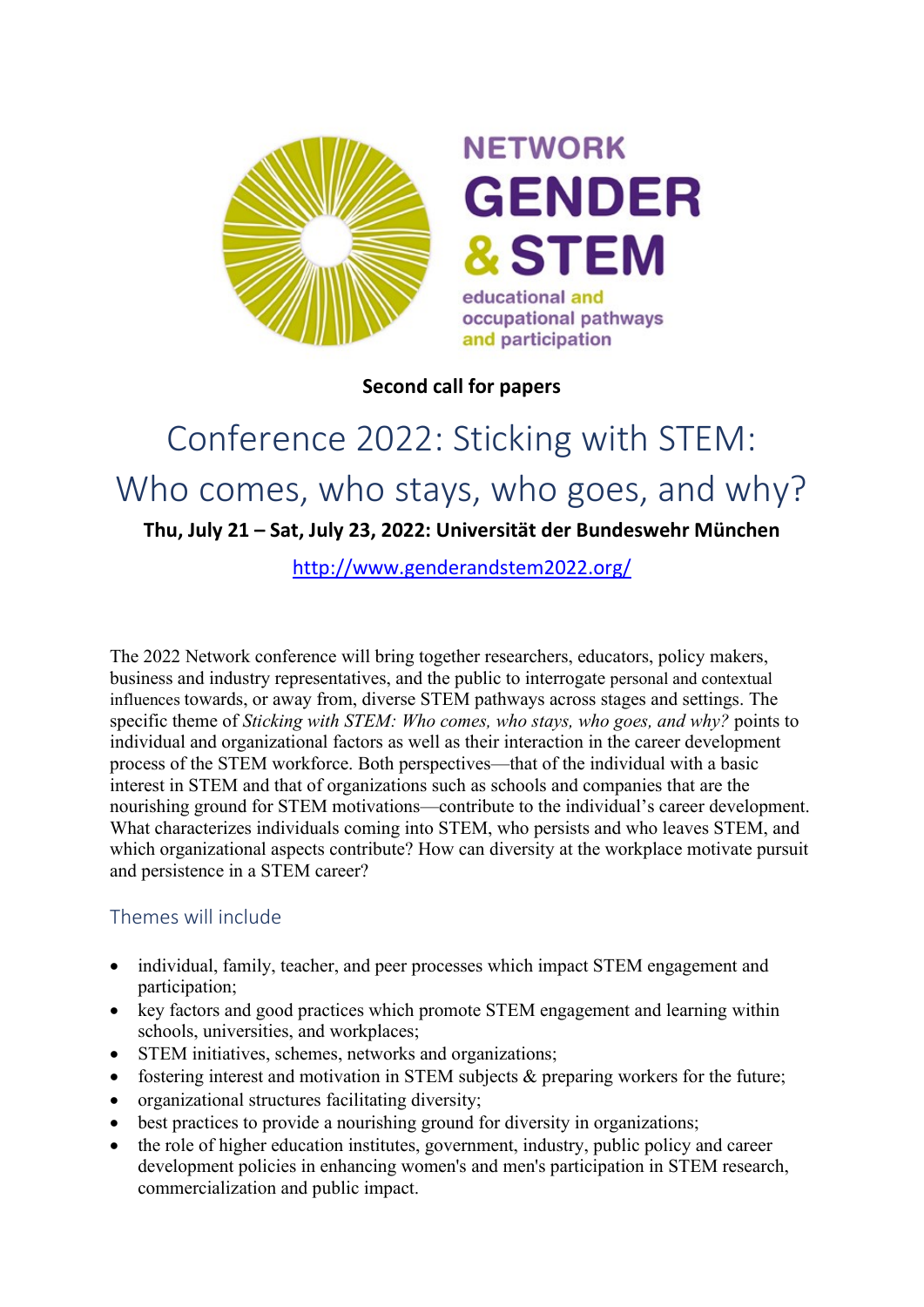

## Keynotes

- Professor Jacquelynne S. Eccles, University of California, Irvine, USA
- Professor Gail Jones, NC State University, USA
- Professor Ursula Kessels, Freie Universität Berlin, Germany
- Professor Ingrid Schoon, University College London, UK

## Scheduling

- **14.01.2022 Submission deadline**
- 31.03.2022 Notifications of acceptance
- 15.04.2022 Early bird registration ends
- 15.06.2022 Registration of all presenters necessary
- 20.07.2022 Superstars of STEM evening event
- **21.-23.7.2022 Conference**

# Conference Committee

#### **Conference Chair**

Bernhard Ertl (Universität der Bundeswehr München, Germany)

#### **Scientific Committee**

Josip Burusic (Institute of Social Sciences Ivo Pilar, Croatia), [Rebecca Lazarides](https://www.uni-potsdam.de/schulpaedagogik/lazarides.html) (University of Potsdam, Germany), Silke Luttenberger (Pädagogische Hochschule Steiermark, Austria), Manuela Paechter (Universität Graz, Austria), Birgit Spinath (Universität Heidelberg, Germany), Penelope Watson (University of Auckland, New Zealand), [Helen Watt](http://sydney.edu.au/education_social_work/about/staff/profiles/helen.watt.php) (The University of Sydney, Australia), Lysann Zander (Leibnitz Universität Hannover, Germany), in collaboration with [VHTO, The Netherlands](http://www.genderandstem.com/)

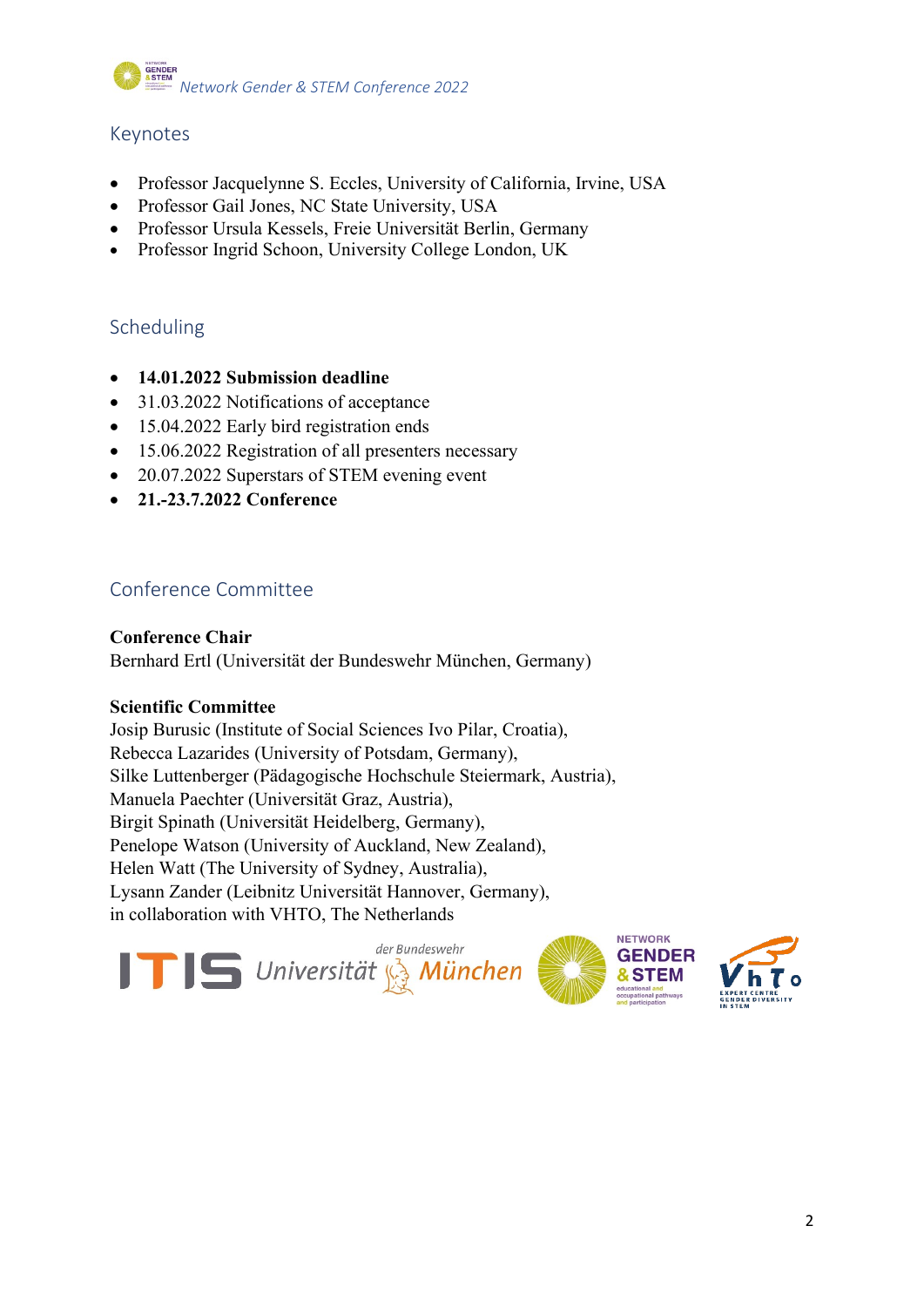

# Session formats and Call for Proposals

Please submit your proposals via Conftool:

<https://www.conftool.net/genderandstem2022/index.php?page=index>

Estimated notification of acceptance: March, 31st, 2022.

We intend to have the conference as an in-person convention to support interaction and network building. Based on the experiences of the last two summers this should work pretty well. We are, however, aware that some countries still may have travel restrictions next summer. If this is forseeable or uncertain at the time of paper acceptance, we would aim at adding a hybrid track to the conference program. In case you expect travel restrictions at conference time, please add this as remark while registering with Conftool.

If you have any questions, email [genderandstem@unibw.de](mailto:genderandstem@unibw.de)

**Deadline**: Friday, January 14th, 2022.

#### Symposium Presentations

A symposium provides the opportunity to examine specific research issues, problems, or topics from a variety of perspectives. Symposia may present alternative solutions, interpretations, or contrasting points of view on a specified subject or in relation to a common theme. Symposia may also use a panel discussion format targeted at a clearly delineated research issue or idea. Symposia will be scheduled for up to 90 mins (e.g., 5 papers *OR* 4 papers and 1 discussant). Symposium proposals are encouraged to nominate a discussant and *must nominate a chairperson*. The organizer is responsible for arranging prior acceptance of all parties and planning the session to allow time for robust discussion and debate.

An overview of the symposium session must be provided in an abstract of maximum 150 words, to be written by the symposium organizer, addressing:

- 1. Objectives of the session
- 2. Overview of the presentation
- 3. Scholarly or scientific significance
- 4. Structure of the session

Following the 150 word overview statement, each presenter in the symposium must provide an abstract of up to 400 words as part of the symposium proposal.

#### Individual Paper Presentations

An abstract for an individual paper presentation may not exceed 400 words.

In paper sessions, authors present abbreviated versions of their papers. Individual presentations with similar topics will be grouped together on the basis of the nominated keywords. The conference organizing team will appoint a chair from among the presenters, prior to the conference, who will be responsible for coordinating the presenters and leading discussion as well as ensuring that the session stays on schedule. Presenters are encouraged to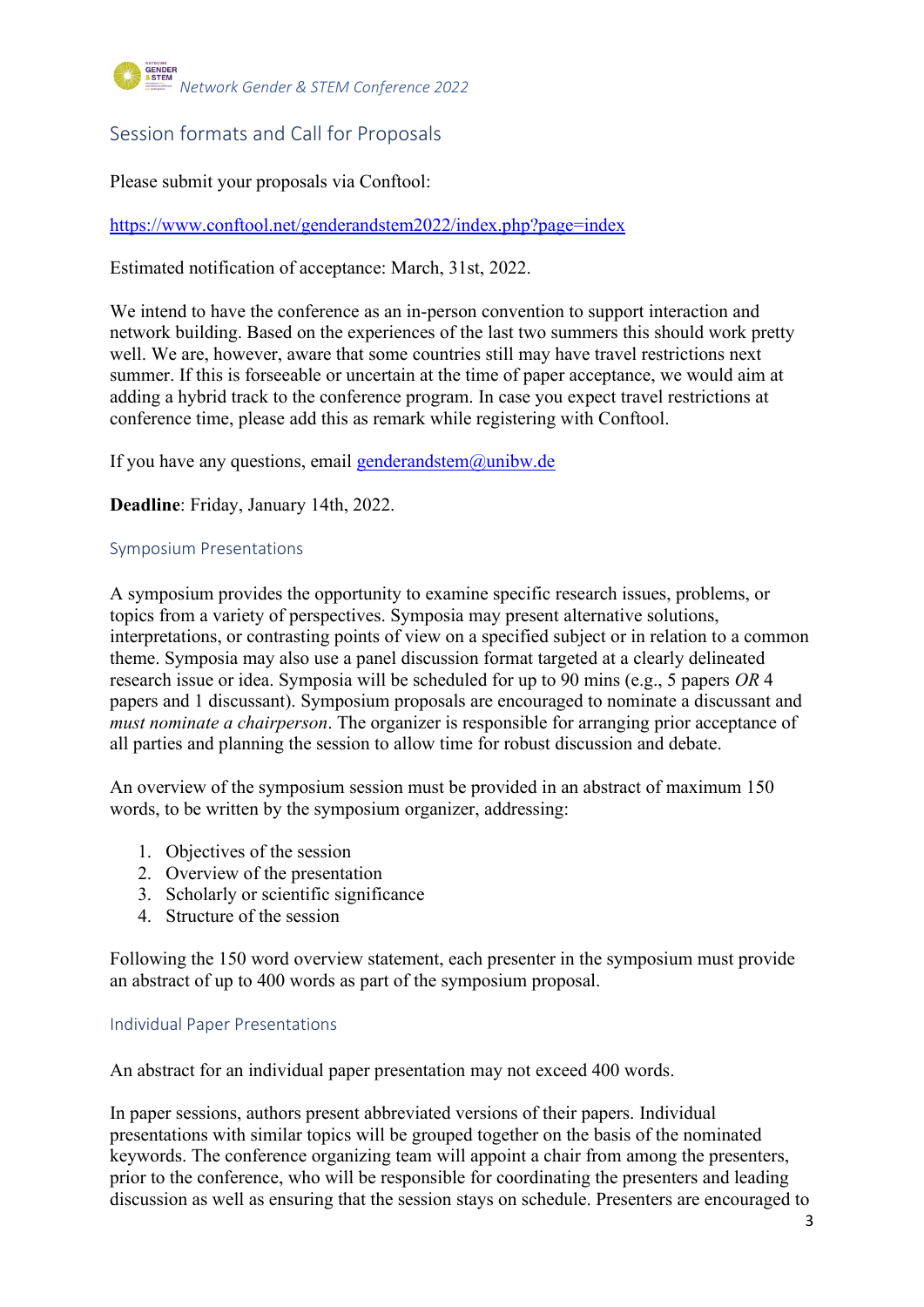

allow time for rigorous discussion and the exchange of ideas as they prepare their presentations.

#### Poster Presentations

An abstract for a poster presentation may not exceed 400 words. Poster presentations combine graphic display of materials with the opportunity for individualized, informal discussion of the research. The poster size is A0 (height: 120 cm, width 90 cm). The poster format is portrait/vertical position. Poster presenters will have the opportunity to introduce their poster during the times allocated to Poster Sessions. There are some useful websites with advice about creating effective poster presentations, including (but not limited to): <https://projects.ncsu.edu/project/posters/#Note0>

**Student Poster Award:** To acknowledge the work of junior researchers, a poster prize will be awarded to the best student poster, selected by the committee based on relevance, appearance and quality of content (clarity, design, methods, conclusions supported by results). Eligible applicants are students who are first (or sole) authors of poster presentations.

#### Workshops

A workshop provides an opportunity to exchange information or work on a common problem, project, or shared interest in order to involve and directly inform researchers, teachers, educators, and vocational practitioners. A 400-word summary of the workshop session should be provided by the organizer, addressing:

- 1. Objectives of the session
- 2. Scholarly or scientific significance
- 3. Practical implications
- 4. Structure of the session, for example:
	- a) Who should participate in the workshop?
	- b) Will there be presentations in the workshop and if yes, how many?
	- c) What kind of interactions/involvement will be provided to the participants?

#### Conference publications

After the conference, we aim at editing special issues in two peer-reviewed international journals. Both will be regular journal publications in the context of the respective special issue and undergo a regular peer-review process of the submitted paper. The full paper submission for both is foreseen for around March 2023. More information on that will follow in June, 2022.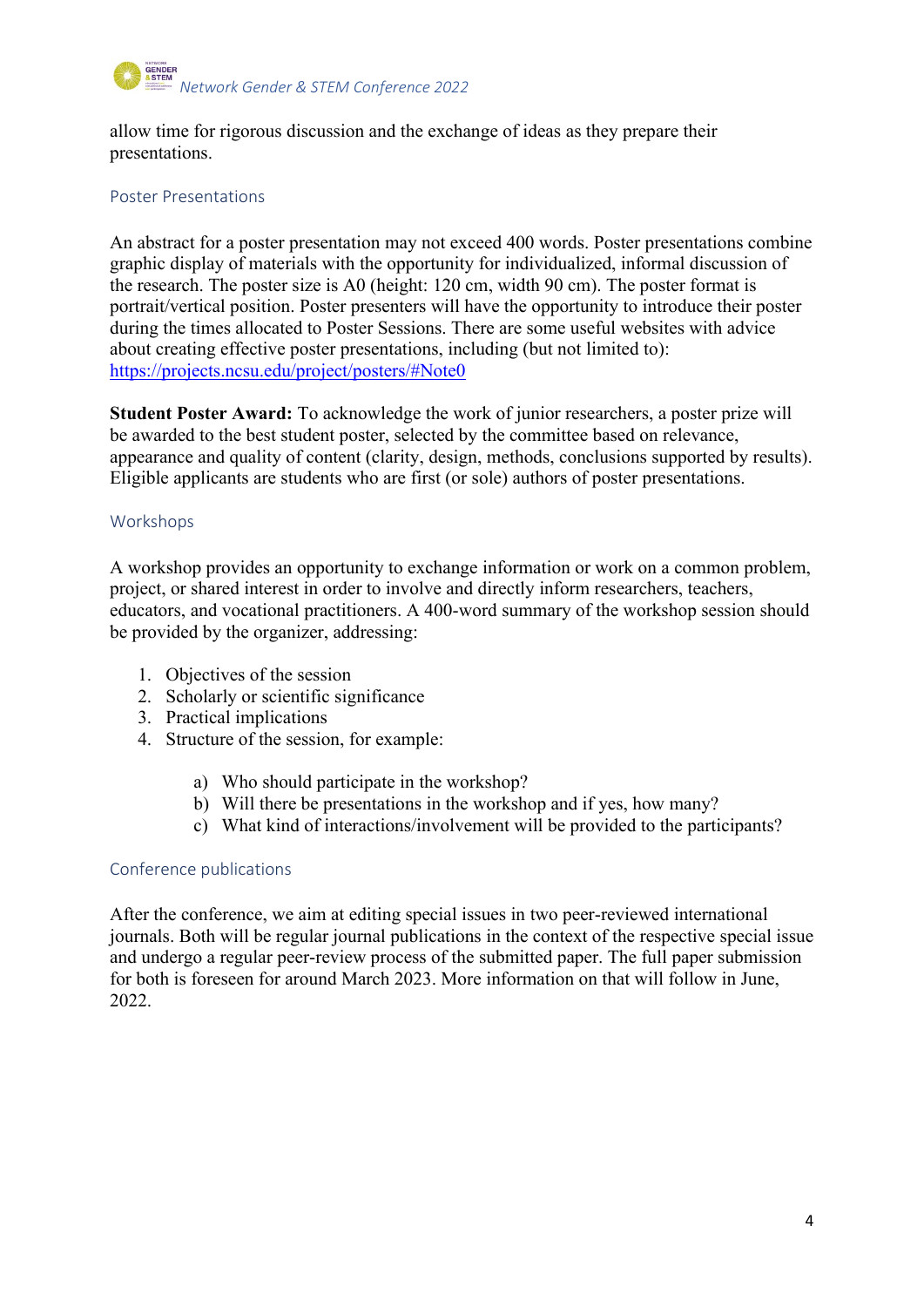# *Network Gender & STEM Conference 2022*

# Conference Registration

All presenting authors of accepted papers and all participants in accepted sessions (presenting authors, chairs, and discussants) are asked to register before the registration deadline of June 15, 2022. Presenting authors are expected to attend the conference and to be present at the scheduled sessions.

To promote broad participation in the conference, each delegate will be limited to two presenting roles. You may be first author/presenting author on more than two submissions, but you will have to withdraw presentations if two or more are accepted.

Please register though Conftool, by selecting your correct option below.

<https://www.conftool.net/genderandstem2022/index.php?page=index>

**Registration will open in January 2022. All presenters should be registered by June, 15th 2022.**

# Conference Fees

#### Registration fees include

Attendance to the conference; Program, book of abstracts, and proceedings; lunches, coffee and tea breaks.

#### Registration Types

Regular (from April  $16<sup>th</sup>$ ) 230 € Regular (until April 15<sup>th</sup>) 200 € (Early bird) Student (from April  $16^{th}$ ) 170 € Student (until April 15<sup>th</sup>) 140 € (Early bird) Student rates refer to full-time students with student cards or max. 50% positions.